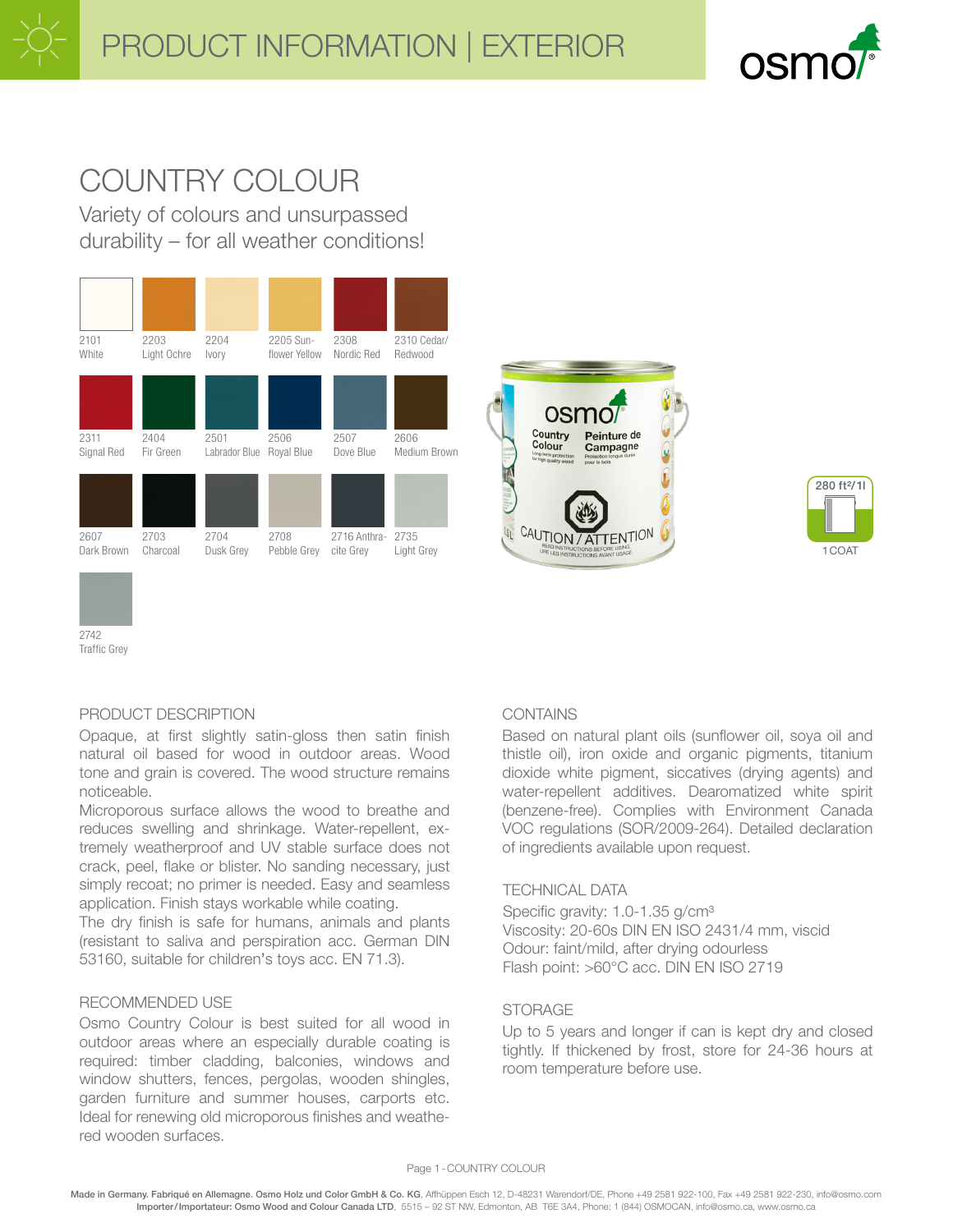PRODUCT INFORMATION | EXTERIOR



### SURFACE PREPARATION

Wood surface must be clean, dry and frost-free (moisture content max. 20%).

Osmo Country Colour is ready to use. Do not thin. Stir well before use. If possible, please apply the first coat to all sides before installation.

Clean old microporous stains thoroughly. Old paints and lacquers must be completely removed. As a general rule, wear a dust mask during sanding works.

The finished surface is influenced by several factors, including the condition of the wood. Therefore, a trial application is always required, especially for unfamiliar surfaces.

If additional protection against blue stain, rot and insects is desired, pre-treat the wood if possible on all sides with Osmo WR Base Coat.

### DIRECTIONS FOR USE

With Osmo Flat Brush or Osmo Microfibre Roller, apply thinly and evenly to the clean and dry wood along the wood grain and spread well.

Allow to dry for approx. 10-12 hours under good ventilation. After drying, apply a second coat – also thinly. For renovation works, one coat applied to the clean and dry surface is usually sufficient.

# NOTE

Osmo Country Colour can also be sprayed. Due to the multitude of various machine types, exact specifications for pressure and spray heads cannot be given and always have to be determined for each individual application. However, we should like to point out that optimal adhesion and surface quality is only guaranteed by spreading out the finish additionally with a natural bristle brush, e.g. Osmo Flat Brush.

While spraying, please ensure correct use of protective equipment. Avoid inhaling aerosols at all costs.

# CLEANING OF TOOLS

With Osmo Brush Cleaner and Thinner (free of aromatic compounds).

#### DRYING TIME

Approx. 10-12 hours (normal climatic conditions, 23 °C/ 50 % rel. humidity). Lower temperatures and/or higher air humidity can increase the drying time. Ventilate well while drying.

#### COVERAGE

1 litre covers approx. 280 ft<sup>2</sup> (26 m<sup>2</sup>) with one coat. Coverage depends significantly on the condition of the wood. All information refers to smooth and planed/ sanded surfaces.

Other surfaces may lead to differences in coverage.

#### **NOTE**

If surfaces in outdoor areas (e.g. windows, cladding) should have additional protection, apply one top coat of Osmo UV-Protection-Oil Clear (410 without film protection or 420 with film protection) after thoroughly drying. This protects against dirt contamination and extends the life of the finish.

For Country Colour White 2101, please use Natural Oil Woodstain White 900.

Country Colour, which has been trusted for over decades, is also available in the colour of your choice.

Starting from 2.5 litres per colour tone, available in 186 RAL Classic and 1950 NCS colour tones, as well as with biocidal film protection additives.

Many wood species contain water-soluble coloured extractives which may leach out naturally when weathered.

#### HAZARD STATEMENTS



#### CAUTION

READ INSTRUCTIONS BEFORE USING

DANGER OF COMBUSTION. Do not get in eyes. Do not get on skin or clothing. Keep out of reach of children. Use only in a well-ventilated area. Keep away from flames or sparks. Materials such as rags used with this product may begin to burn by themselves. After use, put rags in water or lay flat to dry, then discard. FIRST AID TREATMENT. Contains aliphatic hydrocarbons. If swallowed, call a Poison Control Centre or doctor immediately. Do not induce vomiting. If in eyes, rinse with water for 15 minutes. If on skin, rinse well with water.

#### **DISPOSAL**

Dispose of leftover product and completely emptied packaging according to local official guidelines (waste code number 08 01 11). Only completely emptied cans can be recycled.